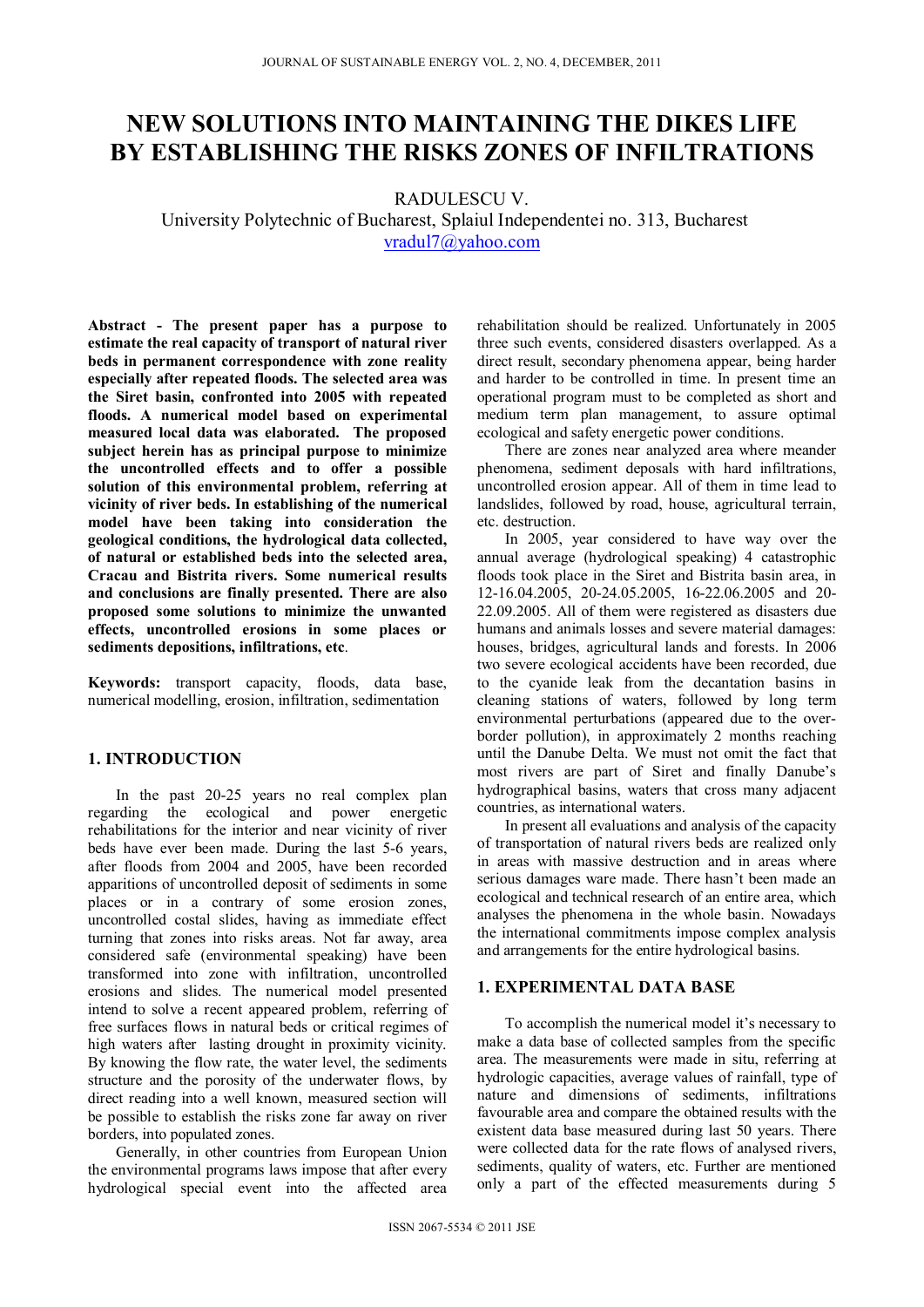months, into 2005, considered significant for further environmental analysis.

In these conditions the principal characteristics of the analysed microclimate are:

• average annual temperature  $8.5^{\circ}$ C,

• medium temperature of the month January – 4.5 °C; explained by entrance of the cold air from north-east to lower areas,

• average temperature of the month July  $20^{\circ}$ C; explained by the possibility of circulation of continental very warm air, especially from south,

- relative humidity 80  $\%$ ,
- average rainfall during a year 500-600 mm
- average values of rainfalls during summer 450 mm

 wind average velocity during the entire year 3.6 m/s, at level of 10 m over the land

Significant variations of rainfalls appear into months July-November; the quantities have been greater even then in higher zones.

The Bistrita river has a medium rate flow of  $45 \text{ m}^3/\text{s}$ , during 125 km, having a difference of 372 m and a potential of 1200 kW/km. Due tot the fact that the rate flow has been controlled by the first realised dam, Dam Mountain Source with a multi-annual surveillance increase the minim flow rate from 0,4xQm registered into drought years till 0,7xQm. In Table 1 are mentioned some average flow rate

**Table 1. Average value of monthly flow rate in some sections crossing Bistrita river**

| <b>Section</b> | SH    | SH        | SH     | <b>SH Piatra</b> | <b>SH</b>    |
|----------------|-------|-----------|--------|------------------|--------------|
|                | Cârnu | Pângărati | Vaduri | <b>Neamt</b>     | <b>Bacau</b> |
| X              | 27,96 | 33,25     | 33,52  | 33,85            | 37,99        |
| XI             | 26,42 | 30,99     | 31,23  | 31,50            | 40,40        |
| XII            | 21,48 | 25,36     | 25,57  | 25,81            | 33,83        |
| L              | 17.96 | 21,25     | 21,38  | 21,59            | 28,49        |
| П              | 18,13 | 21,46     | 21,63  | 21,85            | 27,05        |
| Ш              | 32,11 | 38,41     | 38,77  | 39,19            | 44,61        |
| IV             | 80,30 | 97,35     | 98,11  | 99,28            | 107,17       |
| V              | 92,21 | 109,53    | 110,47 | 111,55           | 118,18       |
| VI             | 73,15 | 87,65     | 88,41  | 89,34            | 96,22        |
| VІІ            | 59,37 | 70,91     | 71,49  | 72,22            | 76,38        |
| <b>VIII</b>    | 43,96 | 52,56     | 53,02  | 53,56            | 57,15        |
| IX             | 33,10 | 39,51     | 39,85  | 40.29            | 41,87        |
| <b>Annual</b>  | 43,85 | 52,35     | 52,79  | 53,34            | 59.11        |
| average        |       |           |        |                  |              |

In Tab.2 are mentioned another important parameters necessary into realization of the data base for numerical modeling.

**Table 2. Structure of sediments analysed from two different ecosystems** 

| Nr             | <b>Parameter</b>                                             | Lake<br>Pângărati | Lake<br><b>Vaduri</b> | Lake<br>Reconstructia |
|----------------|--------------------------------------------------------------|-------------------|-----------------------|-----------------------|
| 1              | Humidity $(105^{\circ}C)$<br>$\frac{0}{0}$                   | 63,46             | 58,12                 | 53,68                 |
| $\overline{c}$ | $pH$ (up $H$ )                                               | 6,72              | 6,53                  | 7.03                  |
| 3              | Organic<br>Substances $(\% )$                                | 7,05              | 6.12                  | 9.17                  |
| 4              | Mineral substances                                           | 94,15             | 94,07                 | 92,64                 |
| 5              | $NH^+_{4}$ mg/100g                                           | 5,93              | 7,32                  | 8,24                  |
| 6              | $NH+4$ mg/l                                                  | 107,18            | 142,29                | 153,91                |
| 7              | $NO3$ mg/100g                                                | 0,42              | 0.47                  | 0.39                  |
| 8              | $NO3$ mg/l                                                   | 6,15              | 7,38                  | 7.21                  |
| 9              | $PO^{3-}$ <sub>4</sub> mg/100g                               | 0,057             | 0,064                 | 0,096                 |
| 10             | $\overline{PO}^{3}$ -4 mg/l                                  | 1,23              | 1,37                  | 1,64                  |
| 11             | $\overline{\text{N-NH}}^+$ <sub>4</sub> + N- NO <sub>3</sub> | 4,72              | 5,83                  | 6.78                  |

|          | mg/100g                       |        |        |        |
|----------|-------------------------------|--------|--------|--------|
| າາ<br>14 | $P-PO3-4$<br>(mg/100g)        | 0,023  | 0,027  | 0,032  |
|          | $N_{dissolved}/P_{dissolved}$ | 239,14 | 252,16 | 232,87 |

The analysis were accomplished on measured in-situ probes, taking from more then 60 places crossing the rivers Cracau, Bistrita, Siret, on both sides, during years 2006-2007-2008. The obtained data from the chemistry and hydro-chemical analysis, Table 3, prove the fact that sediments are moved more then 45 km during a flood as those one from 2005

**Table 3. Chemical and hydro-chemical structure of sediments and water** 

|                        |             | <b>LAKES, River and Channels</b>               |      |       |       |      |      |  |  |
|------------------------|-------------|------------------------------------------------|------|-------|-------|------|------|--|--|
|                        | <b>Data</b> | B.D<br>Rec<br><b>Riv</b><br>Cha<br>Vad<br>Pang |      |       |       |      |      |  |  |
| Param                  |             |                                                |      |       |       |      |      |  |  |
| Temprature             | 6.08        | 12,0                                           | 15,0 | 15,5  | 15,5  | 15,0 | 14,0 |  |  |
| $\rm ^{0}C$            | 1.11        |                                                |      | 9,2   | 6,8   | 6,2  | 9,3  |  |  |
| pH (u.pH)              | 6.08        | 7,6                                            | 7,5  | 7,5   | 7,5   | 7,5  | 7,5  |  |  |
|                        | 1.11        |                                                |      | 7,4   | 7,3   | 7,2  | 7,3  |  |  |
| $Oxygen +$             | 6.08        | 8,28                                           | 7,07 | 10,11 | 8,74  | 8,44 | 9,04 |  |  |
| Mg O <sub>2</sub> /l   | 1.11        |                                                |      | 9,30  | 10,53 | 7,93 | 9,20 |  |  |
| Org. subMg             | 6.08        | 9,10                                           | 12,4 | 12,09 | 12,40 | 12,9 | 9,10 |  |  |
| KmnO <sub>4</sub> /I   | 1.11        |                                                |      | 10,62 | 10,97 | 6,73 | 14,1 |  |  |
| Azoth                  | 6.08        | 1,53                                           | 1,94 | 1,63  | 2,41  | 2,28 | 2,51 |  |  |
| Mg NO <sub>3</sub> /l  | 1.11        |                                                |      | 1,94  | 1,90  | 3,03 | 1,15 |  |  |
| <b>Nitrates</b>        | 6.08        | 0,04                                           | 0,01 | 0,028 | 0,026 | 0,01 | 0,01 |  |  |
| Mg NO <sub>2</sub> /l  | 1.11        |                                                |      | 0,020 | 0,012 | 0,04 | 0,02 |  |  |
| Ammonium               | 6.08        | 0,32                                           | 0,15 | 0,27  | 0,21  | 0,15 | 0,19 |  |  |
| $Mg NH4+/l$            | 1.11        |                                                |      | 0,57  | 0,31  | 0,24 | 0,28 |  |  |
| Phosphate              | 6.08        | 0,01                                           | 0,01 | 0,012 | 0,012 | 0,01 | 0,02 |  |  |
| $Mg PO43-/l$           | 1.11        | $\overline{c}$                                 |      | 0,008 | 0,010 | 0,03 | 0,02 |  |  |
| Alkalinity             | 6.08        | 3,44                                           | 1,88 | 1,90  | 1,96  | 2,00 | 2,02 |  |  |
| total m val/l          | 1.11        |                                                |      | 2,10  | 2,20  | 5,52 | 2,40 |  |  |
| Druitt total           | 6.08        | 12,1                                           | 6,51 | 6,62  | 6,88  | 6,73 | 6,84 |  |  |
| gr germane             | 1.11        |                                                |      | 7,18  | 7,63  | 12,2 | 8,64 |  |  |
| Druitt $(^0G)$         | 6.08        | 9,63                                           | 5,26 | 5,32  | 5,49  | 5,60 | 5,66 |  |  |
| temporary              | 1.11        |                                                |      | 5,88  | 6,16  | 9,85 | 6,72 |  |  |
| Calcium                | 6.08        | 64,1                                           | 33,6 | 34,47 | 34,47 | 35,2 | 37,6 |  |  |
| $Mg Ca2+/l$            | 1.11        |                                                |      | 36,07 | 40,88 | 70,5 | 49,7 |  |  |
| Magnesium              | 6.08        | 9,73                                           | 7,78 | 7,88  | 8,07  | 7,78 | 6,81 |  |  |
| mg $Mg^{2+}/I$         | 1.11        |                                                |      | 9,24  | 8,27  | 10,2 | 7,30 |  |  |
| Bicarbon.              | 6.08        | 209                                            | 114  | 115,9 | 119,6 | 122  | 123  |  |  |
| Mg HCO <sub>3</sub> /l | 1.11        |                                                |      | 128,1 | 134,2 | 214  | 146  |  |  |

Considering from point of vue of chemically's water lakes Pangarati, Vaduri, Lady Batca and Reconstruction are from category I of surfaces waters in conformity of STAS 4706/88. A special situation refers at wasted waters from river Cracau and the nature and concentration of sediments in this river during floods

## **3. NUMERICAL MODELLING**

The numerical model is dedicated to unsteady flows with free surface in rivers with sediment transport and infiltrations propagated through dikes. The cross sections have arbitrary shapes. At each analyzed section was considered the entered sediments and the transported sediments to next section, meaning the solid balance for the volume equilibrium. To simulate the real, natural flow it is necessary to know the physics of phenomena, and to establish the significant parameters and relations between them. The mathematical model used in some scheme of calculus the basic equilibrium, based on data base considered basic entrances:

- initial cross-sections profile through rivers beds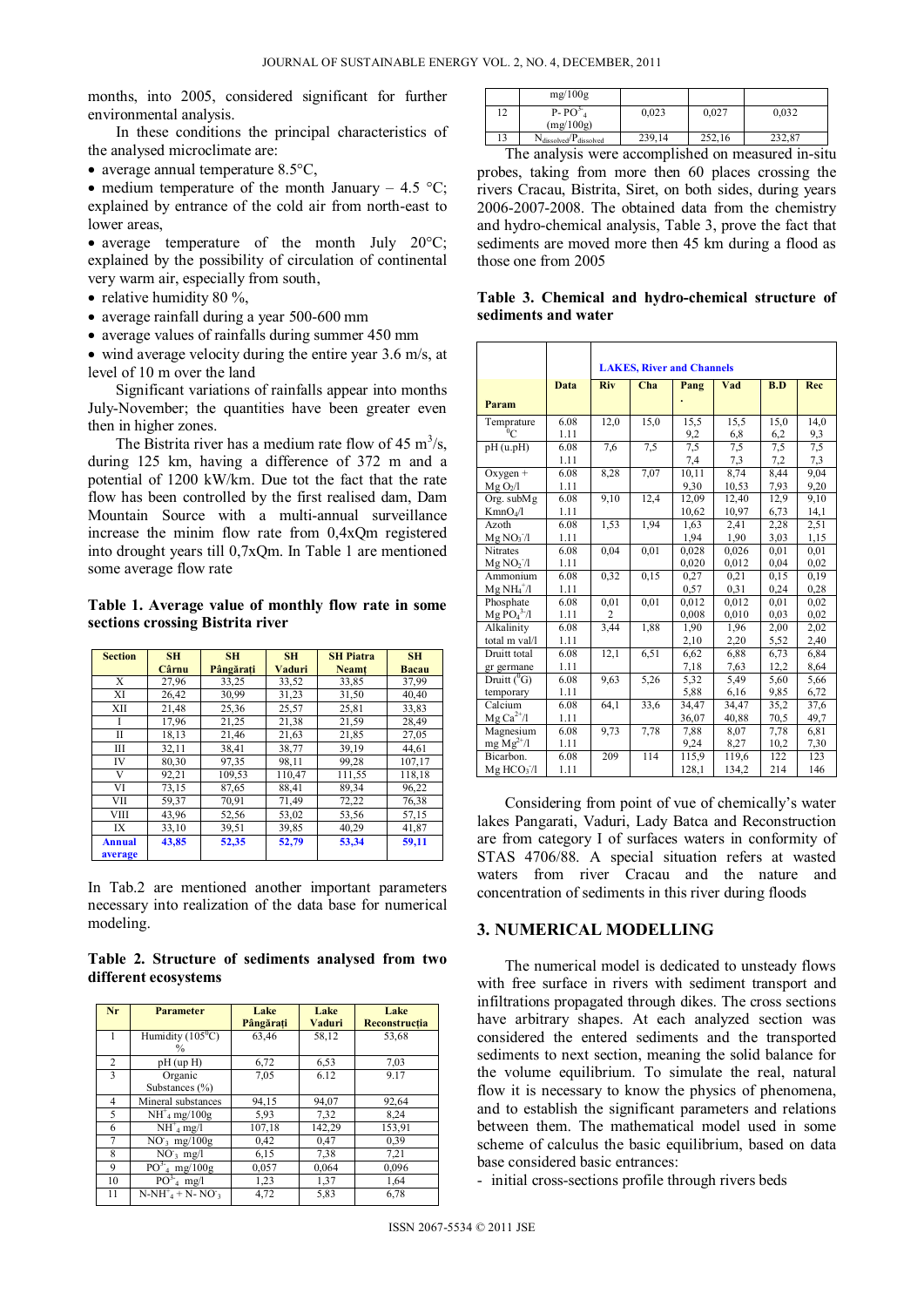- distances between cross sections and the geographic variation of the altitude
- the roughness of river beds during the whole analyzed distance
- the maximum flow rate, how it grows and how it decrease, as time dependence
- sediments variation in time as concentration, dimensions, type, etc

In Fig. 1 is presented a schematic description of the appearance of infiltrations.



**Fig.1. Infiltration through dikes** 

In Fig.2 a, b are presented images from the analyzed area.



**Fig..2-a, b. Images from affected area** 



Further are presented the obtained results in crosssections into river Cracau, one of the fourth analyzed rivers. The initials coordinates, determined by in-situ measurements are mentioned into Table 4.

## **Table 3. The coordinates in five cross-sections on Cracau river**

|                | Profil 1av |          | <b>Profil 2av</b> |              | <b>Profil 3av</b> | <b>Profil 4av</b> |       | <b>Profil 5av</b> |       |
|----------------|------------|----------|-------------------|--------------|-------------------|-------------------|-------|-------------------|-------|
| x              | v          | X        | v                 | X            | v                 | x                 |       | x                 | v     |
| $\mathbf{0}$   | 491.6      | $\theta$ | 490.3             | $\mathbf{0}$ | 489.8             | $\mathbf{0}$      | 488.3 | $\theta$          | 487.4 |
| $\overline{c}$ | 490.1      | 3        | 489.5             | 10           | 489.7             | 1                 | 487.0 | 3                 | 486.2 |
| 15             | 490.2      | 20       | 489.9             | 26           | 489.2             | 6                 | 487.3 | 7                 | 486.4 |
| 20             | 490.8      | 23       | 489.2             | 43           | 489.2             | 23                | 487.5 | 13                | 486.9 |
| 25             | 490.7      | 32       | 489.3             | 57           | 489.0             | 28                | 487.0 | 15                | 486.4 |
| 36             | 490.4      | 60       | 489.3             | 61           | 488.2             | 31                | 487.8 | 20                | 486.5 |

| 50 | 490.1 | 66 | 489.5 | 77  | 488.3 | 36 | 487.8 | 30 | 486.8 |
|----|-------|----|-------|-----|-------|----|-------|----|-------|
| 60 | 490.8 | 72 | 490.1 | 81  | 488.0 | 40 | 488.3 | 42 | 487.6 |
| 64 | 492.1 | 78 | 490.7 | 93  | 488.0 |    |       |    |       |
| 74 |       | 84 | 490.9 | 109 | 488.9 |    |       |    |       |

There were estimated the zones were appears sedimentation and the zones where erosions and infiltrations appear. Into numerical modeling were considered 7 cross-sections. It was determined the free surface of flow during 4 cases of transported flow rate with assurance 10%, 5%, 2% and 1%.

For each cross-section was determined the sediments balance. For each flow rate were considered 4 cases of roughness. For 3 cases it may be observed a further developing of sedimentation on left side of the river, especially in sections 5-7.

It must be mentioned once again the importance of knowing exactly the dimensions of sediments. Due to them it is possible that into the same flood in some crosssections to appear sedimentation and into other zoneserosion. To estimate the infiltration rate were be taken into account

#### **Hazen relation**

 $K = A c \tau d^2_e$ 

Where:

- *A* -coefficient depending of measuring system, A=1, if k is considered in m/day;

- *c* represents a coefficient depending of contents of argyle in sand; for cleaned sands  $c = 1000-700$ , and for sands with argyle  $c = 700-500$ ;

- de- the effective diameter in mm, definite by ratio compared with the smallest grain sand, only 10% (weigh considered) from total sediment grains

- τ is a correction coefficient taking into account the temperature  $(t^0 C)$ 

 The relation may be used at sands with active diameter between 0.1-3 mm, respective ratio  $d_0 / d_e$  smaller then 5.

## **Kozeny relation**

$$
k = 7.94 \frac{p^2}{(1-p^2)} \tau \cdot d_k^2
$$
 [cm/s]

Where:

- p is the porosity coefficient

 $-d_k$  is the active diameter in mm

- *τ* is a correction factor for temperature, presented in Table 4, after correction calculation.

**Table 4. Correction factor for temperature** 

| T | τ    | т  | $\tau$ | т  | τ     | T  | τ    | T  | $\tau$ |
|---|------|----|--------|----|-------|----|------|----|--------|
| 0 | 0,58 | 6  | 0.72   | 12 | 0,854 | 18 | 1,00 | 24 | 1,155  |
|   | 0,61 |    | 0,74   | 13 | 0,878 | 19 | 1,02 | 25 | 1,180  |
| 2 | 0.63 | 8  | 0.76   | 14 | 0,902 | 20 | 1,05 | 30 | 1,313  |
| 3 | 0,65 | 9  | 0,78   | 15 | 0,926 | 21 | 1,08 | 40 | 1,620  |
| 4 | 0.67 | 10 | 0.80   | 16 | 0,950 | 22 | 1,10 | 50 | 1.926  |
| 5 | 0,69 | 11 | 0,83   | 17 | 0.975 | 23 | 1,13 | 60 | 2.231  |

#### **E. A. Zamarin relation**

$$
k = 8.07 \frac{p^2}{(1-p^2)} c_p \cdot \tau \cdot d_k^2
$$
 [cm/s]

ISSN 2067-5534 © 2011 JSE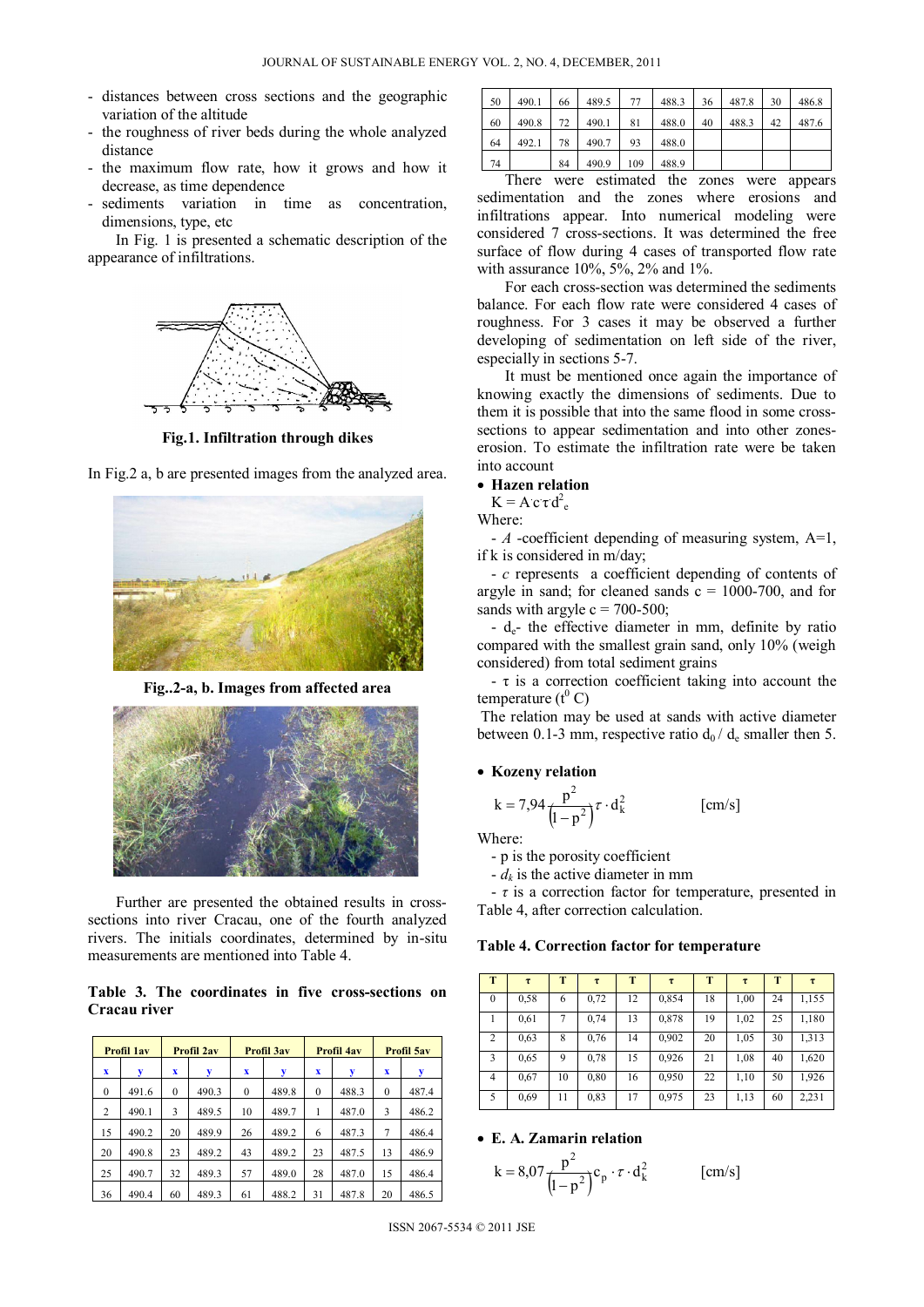Where:

 $-d_k$  is effective diameter in mm

 $-c_p$  is a coefficient depending of earth porosity. The τ coefficient has the same values as mentioned into Table 4 and coefficient  $c_p$ , from Table 5.

| $p\%$ | $c_p$ | $p\%$ | $c_p$ | $p\%$ | $c_p$ | $p\%$ | $c_p$ |
|-------|-------|-------|-------|-------|-------|-------|-------|
| 27    | 0,757 | 32    | 0,632 | 37    | 0,518 | 42    | 0,416 |
| 28    | 0,731 | 33    | 0,608 | 38    | 0,497 | 43    | 0,397 |
| 29    | 0,706 | 34    | 0,585 | 39    | 0,476 | 44    | 0,378 |
| 30    | 0,680 | 35    | 0,562 | 40    | 0,456 | 45    | 0,360 |
| 31    | 0,656 | 36    | 0,540 | 41    | 0,435 | 46    | 0,342 |

**Table 5. Estimation factor for correction of porosity** 

During two years were realised complex measurements on both dikes from the affected area. In Table 6 are presented the obtained results for left size of dams and in Table 7 for the right dike; for both tables the notations have the same meanings.

#### **Table 6. Left dike**

|                      | Dike left size              |    |    |    |   |  |  |  |  |
|----------------------|-----------------------------|----|----|----|---|--|--|--|--|
| <b>Area affected</b> | <b>Form of presentation</b> |    |    |    |   |  |  |  |  |
| Profile              | BU                          | ВB | RU | TU | G |  |  |  |  |
| 300.5-300.6          |                             |    |    | X  |   |  |  |  |  |
| 303.1-303.4          |                             |    | X  | XX | X |  |  |  |  |
| 303.8-303.9          |                             |    | Х  | XX | Х |  |  |  |  |
| 303.0-304.0          |                             |    |    | X  |   |  |  |  |  |
| 303.6-304.5          |                             |    | Х  |    | Х |  |  |  |  |
| $307.1 - 307.3$      | X                           | X  |    |    | Х |  |  |  |  |
| 307.5-307.9          | X                           |    |    |    | Х |  |  |  |  |
| 308.0-308.2          | X                           |    |    |    |   |  |  |  |  |
| 356.0-356.2          |                             |    |    |    |   |  |  |  |  |

#### **Table 7. Right dike**

|                      | Dike right size             |           |   |  |  |  |  |  |
|----------------------|-----------------------------|-----------|---|--|--|--|--|--|
| <b>Affected area</b> | <b>Form of presentation</b> |           |   |  |  |  |  |  |
| Profile              | BU                          | <b>BB</b> | G |  |  |  |  |  |
| 410.0-413.0          | Х                           | Х         | Х |  |  |  |  |  |
| 416.7-417.0          | X                           | X         | X |  |  |  |  |  |
| 429.0-430.0          | Х                           | X         |   |  |  |  |  |  |
| 434.0-435.5          | X                           |           |   |  |  |  |  |  |
| 437.5-437.9          | Х                           | Х         | Х |  |  |  |  |  |
| 438.5-439.5          | Х                           | Х         | Х |  |  |  |  |  |
| 439.0-446.3          | Х                           | Х         |   |  |  |  |  |  |
| 445.0-445.9          | Х                           | Х         | Х |  |  |  |  |  |
| 458.0-460.0          | X                           | Х         |   |  |  |  |  |  |
| $462$ 0 - $465.0$    |                             | Х         |   |  |  |  |  |  |

Where:

- BB formed ponds
- BU wed ponds
- TU wed front
- RU wed surface
- G Ice on surface/front
- X appearance into mentioned areas
- XX intense appearance

Into numerical modeling were tested around 24 Variants. Into Variant 1 and Variant 2 due to selected dimensions of sediments and roughness of soil was obtained sedimentation in all cross-sections selected. From global balance into selected areas appear sedimentations after any floods from those four selected.

Into Table 8 are presented the main values entered as data base for the channel and the natural river bed, for

both dikes, as they were registered as risk zones, during floods into selected area.

Into Variant 3 and 4 it may be observed an alternative of sections where sedimentations appear and where erosions appear.

| <b>Section</b>             | Width<br>dike | $Up-$<br>stream      | Down-<br>stream  |              | <b>Applied length</b><br>[m] |  |
|----------------------------|---------------|----------------------|------------------|--------------|------------------------------|--|
| type                       | [m]           | area                 | area             | Left<br>side | <b>Right</b><br>side         |  |
| $I - 15m <$<br>H < 27m     | 6,00          | 1:2,00<br>1:2.5      | 1:1,75<br>1:2,00 | 2627         | 1827                         |  |
| II - $7.5m <$<br>H < 15m   | 6,00          | 1:2,00<br>1:2,25     | 1:1,75<br>1:2,00 | 2700         | 3600                         |  |
| III - $2,5m <$<br>H < 7.5m | 4,00          | 1:2,00               | 1:2,00           | 1850         | 1050                         |  |
| $IV - H <$<br>2.5          | 4,00          | 1:2,00               | 1:2,00           | 890          | 546                          |  |
|                            |               | <b>Total Lengths</b> |                  | 8,067        | 7,023                        |  |

#### **Table 8. The dikes characteristics**

## **4. NUMERICAL RESULTS**

Further are presented some results from numerical modelling. For each time step is mentioned the number of cross-section and the situation concerning sedimentation or erosion at that time, the average value of movement velocity, the Froude number attached to flow at the moment, the cross-section during flowing and effective area for fluid flow. Finally are estimated the new coordinates for the river cross-sections, represented with a different colour.



**Fig.3 a, b, c Graphic results after numerical modelling in Cross Section 1** 

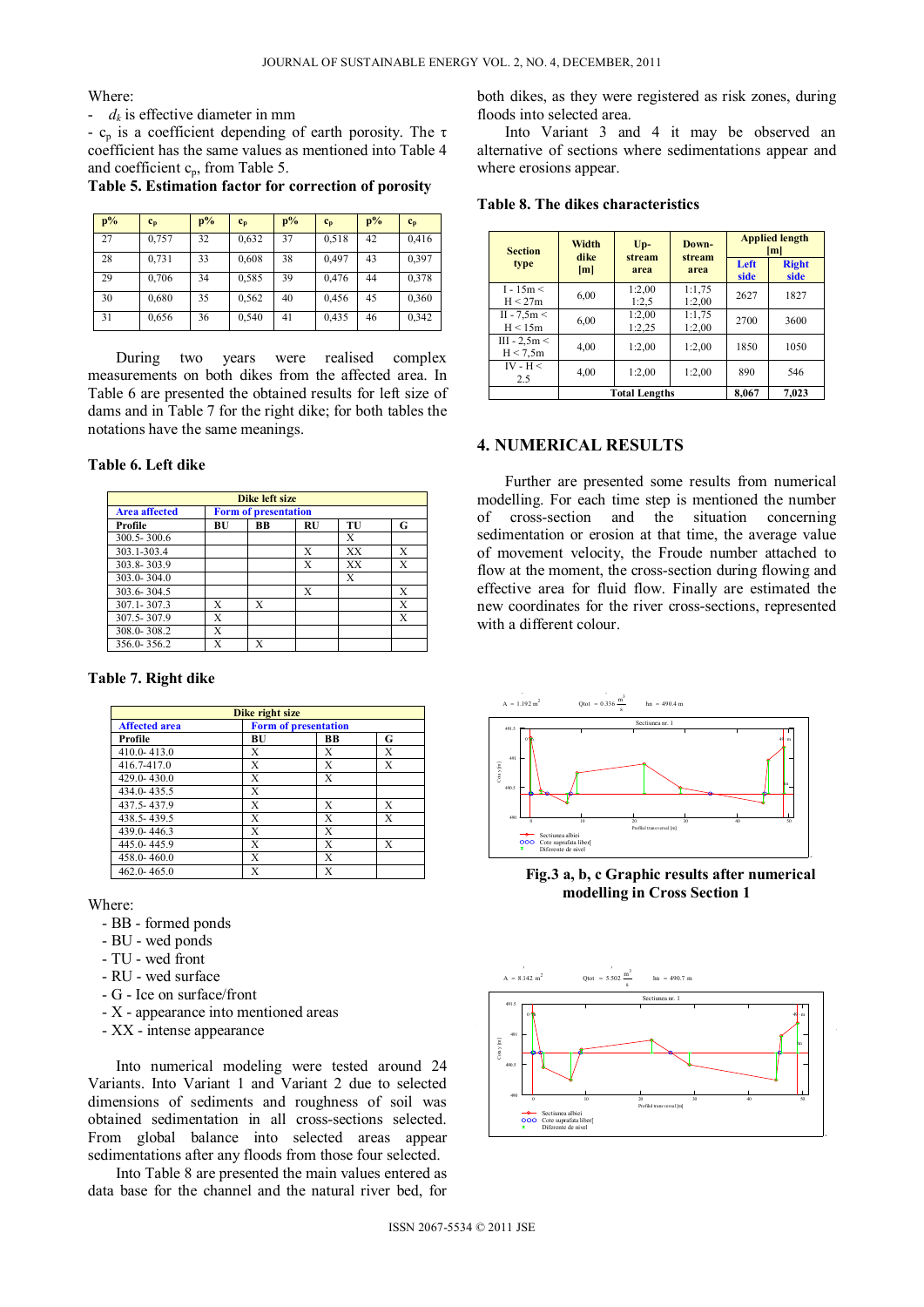

Into Fig. 4-a, b, Fig.5-7 are presented some partial results for Sections 2, 4, 5 and 6. It may be observed the risk zones, depending of the flow rate



**Fig.4 a, b. Results from Cross Section 2** 





**Fig.5. Results from Section 4** 



**Fig.6. Results from Section 5** 



**Fig.7. Results from Section 6** 

As it may be observed from the graphical representations at rate flow over 25-35 m3/s in some cross-sections appear floods. Considering that, tajing into consideration that in twice cases into year 2005 the rate flow was over 100  $\text{m}^3/\text{s}$ , it's obviously necessary to be created zones where will be realised local deposits of sediments. From time to time this places will be systematically cleaned and the deposits (sediments) used in constructions or other applications. To obtain more accurate precision in each sections where introduced two supplementary points at altitude 530 mdm.

As it may be observed for Cracau river for assurance 10% on left side in section 6 at rate flow over  $35 \text{ m}^3/\text{ will}$ be over-border and floods. For rate flow with assurance 5% the analyzed zone is not capable to transport the all amount of water. In this case on left side in section 5, 6 and 7 will be registered over-borders and on the right side in sections 1, 5, 6 and 7 also, and so on.

After the first conclusions was tested the model for infiltration, into critical sections. The utilisation of different colours into graphic design of the cross section of dike represent the type and dimension of the base of structure: core is realized by local materials, cyan is fine sand, rose a betony zones with solid crushes, etc.



**Fig. 8. Dike structure**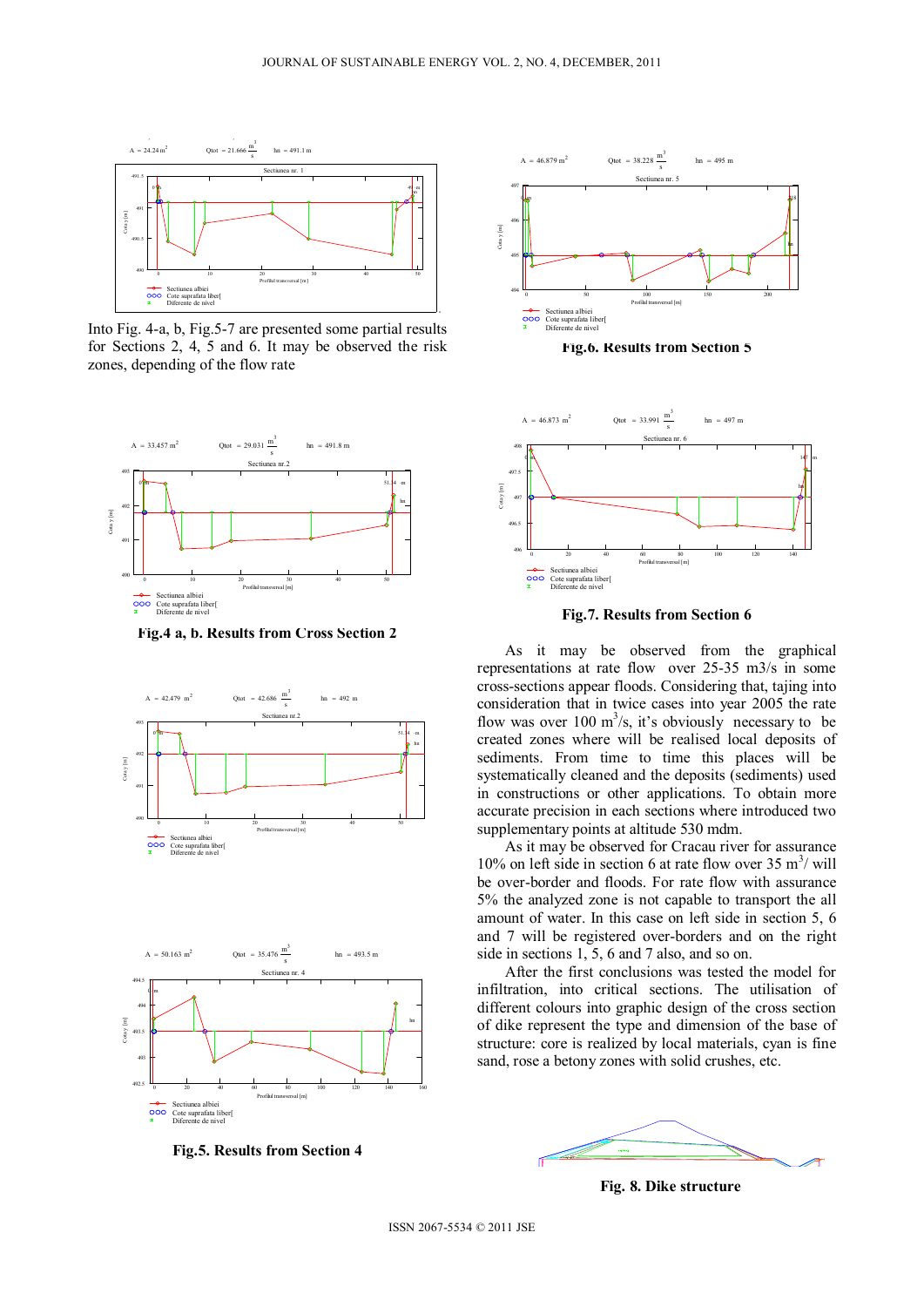



**Fig.10. Stream lines due infiltration through dike** 

#### **5. CONCLUSION**

In this paper is presented, elaborated and tested a complex numerical model to simulate the capacity of transport of 4 rivers in natural conditions, for different flow rate. Into the presentation of the obtained results are mentioned only those for the river Cracau. By knowing exactly the zones with real problems into current exploitation, represented by mentioned cross-sections,

it's possible to create a plan of surveillance as to avoid future disaster as humans and animals lost, but also for housed agricultural landing, etc.

Now the specialists, the environmental authorities tried to establish another risks zone and to analyse them on-line (permanent) in conformity with actual conditions.

It's recommended that at least at 2 years, even if there where not recorded great amount of waters the mentioned cross-sections to be verified, considering any uncontrolled deposition of sediments.

As finally conclusions, in Romania, in present at 636 hydropower systems find in use,

- 136 have destroyed (or damaged) protections

- 69 dams and dikes are present infiltrations into upstream current

- 143 dams have mentioned permanent erosions

- 186 dams are system of evacuations well damaged and have no surface possibility of evacuation of high flow rate

- 21 dams are in very bad conditions

- 35 have the utile volume capacity diminishing with more the 55%

- 65 dams are abandoned

- 5 dams are proposed to be send for legal procedures of abandon

Then, there are enough places for environmental protection, for risk analyses, for numerical modeling, sediment transport, free surfaces flows, erosions analyses, infiltrations through dikes and dams.

The obtained results were in conformity with experimental, measured in-situ ones. As it may be observed the risk cross-sections at different water level represents also risk zones for infiltration. The model of infiltration through dams will be developed at dikes also, knowing that there are many such dikes with real problems in our country. By determining the main velocity in cross section of dams it may be established the risk zone of infiltrations and transport of solid material. Knowing the stream lines and the flow rate will be possible to be avoided crucial damages of dikes and dams.

#### **REFERENCES**

- [1]. ILEC/Lake Biwa Research Institute [Eds]. Survey of the State of the World's Lakes. Volumes I-IV. International Lake Environment Committee, Otsu and United Nations Environment Programme, Nairobi 1988-1993
- [2]. Walker, I. R. Chironomid overview. pp.360-366 in S.A. EIias, Encyclopedia of Quaternary Science, Vo1. 1, Elsevier, 2006.
- [3]. V. Radulescu, New economical methods of management hydropower systems in critical situations, Intern Conf. Hydro Power & Dam Systems, Hydro 2005- Policy into Practice, Villach, Austria, 17 - 20 October 2005
- [4]. Carpenter, S.R., N.F. Caraco, and V.H. Smith. Nonpoint pollution of surface waters with phosphorus and nitrogen. Ecological Applications 8:559-568, 1998
- [5]. Radulescu V., Nistreanu V., Hydraulic Systems of Transport. Fundaments, Calculus and Example" Series Hydraulics, ISBN 973-648-255-3, Editura Bren, Bucharest, 2004.